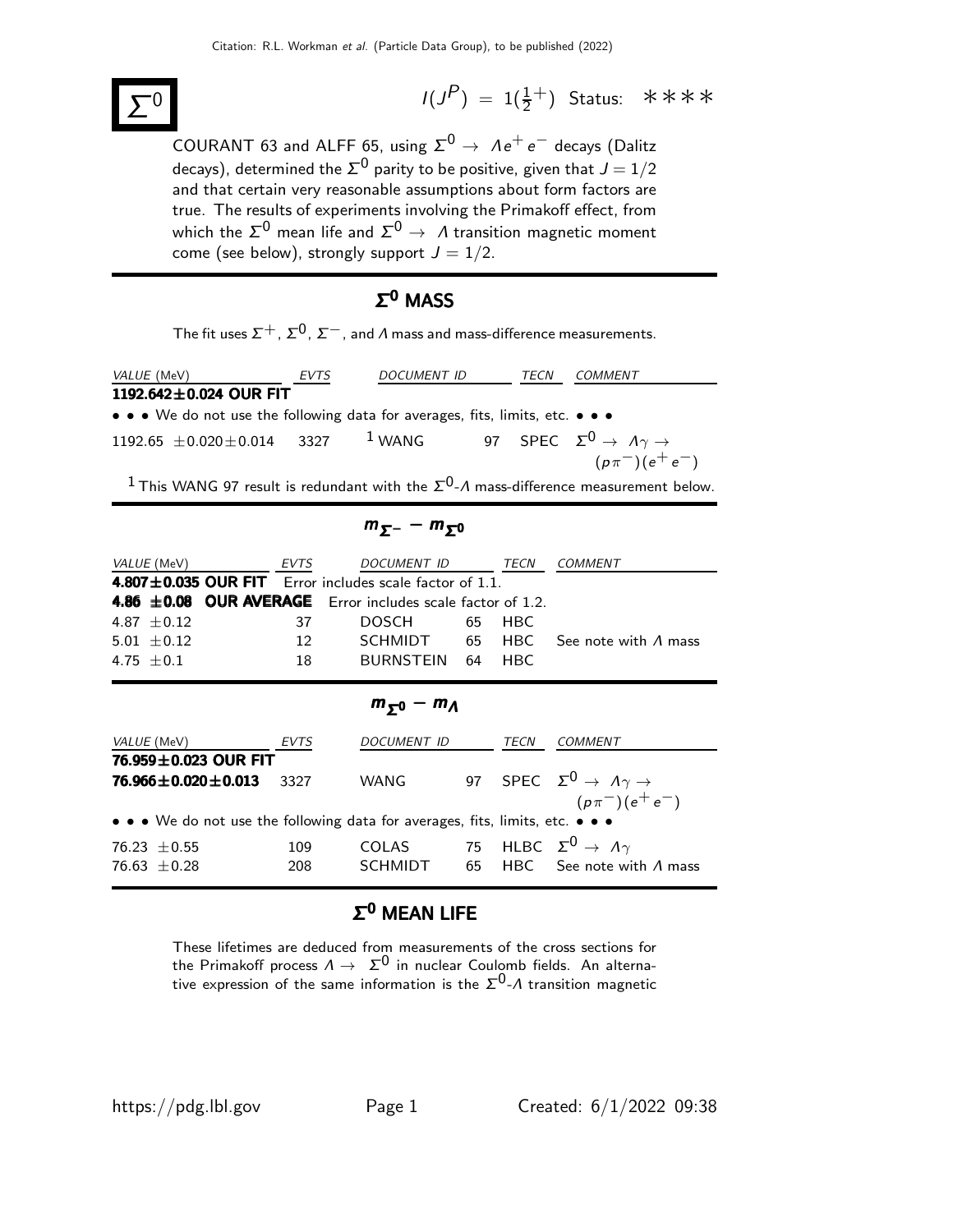moment given in the following section. The relation is  $(\mu \sum \Lambda/\mu_{\rm N})^2 \tau =$  $1.92951 \times 10^{-19}$  s (see DEVLIN 86).

| VALUE $(10^{-20} s)$                                                          | DOCUMENT ID TECN COMMENT |  |                                                |
|-------------------------------------------------------------------------------|--------------------------|--|------------------------------------------------|
| <b>7.4±0.7 OUR EVALUATION</b> Using $\mu_{\Sigma A}$ (see the above note).    |                          |  |                                                |
| $6.5^{+1.7}_{-1.1}$                                                           | <sup>2</sup> DEVLIN      |  | 86 SPEC Primakoff effect                       |
| $7.6 \pm 0.5 \pm 0.7$                                                         |                          |  | <sup>3</sup> PETERSEN 86 SPEC Primakoff effect |
| • • • We do not use the following data for averages, fits, limits, etc. • • • |                          |  |                                                |
| $5.8 \pm 1.3$                                                                 |                          |  | <sup>2</sup> DYDAK 77 SPEC See DEVLIN 86       |
|                                                                               |                          |  |                                                |

 $2$  DEVLIN 86 is a recalculation of the results of DYDAK 77 removing a numerical approximation made in that work.

 $3$  An additional uncertainty of the Primakoff formalism is estimated to be  $< 5\%$ .

# $|\mu(\mathcal{\Sigma}^{\mathbf{0}} \to \Lambda)|$  TRANSITION MAGNETIC MOMENT

See the note in the  $\Sigma^0$  mean-life section above. Also, See the "Quark Model" review.

| VALUE $(\mu_N)$                                                               | DOCUMENT ID                                    |  | <i>TECN</i> | <i>COMMENT</i>           |
|-------------------------------------------------------------------------------|------------------------------------------------|--|-------------|--------------------------|
| $1.61 \pm 0.08$ OUR AVERAGE                                                   |                                                |  |             |                          |
| $1.72^{+0.17}_{-0.19}$                                                        | $4$ DEVLIN                                     |  |             | 86 SPEC Primakoff effect |
| $1.59 \pm 0.05 \pm 0.07$                                                      | <sup>5</sup> PETERSEN 86 SPEC Primakoff effect |  |             |                          |
| • • • We do not use the following data for averages, fits, limits, etc. • • • |                                                |  |             |                          |
| $1.82^{+0.25}_{-0.18}$                                                        | <sup>4</sup> DYDAK 77 SPEC See DEVLIN 86       |  |             |                          |

<sup>4</sup> DEVLIN 86 is a recalculation of the results of DYDAK 77 removing a numerical approx-

imation made in that work.<br><sup>5</sup> An additional uncertainty of the Primakoff formalism is estimated to be  $<$  2.5%.

#### Σ <sup>0</sup> DECAY MODES

| Mode                             | Fraction $(\Gamma_i/\Gamma)$ | Confidence level |  |
|----------------------------------|------------------------------|------------------|--|
| $\Gamma_1$ $A\gamma$             | $100\%$                      |                  |  |
| $\Gamma_2 \Lambda \gamma \gamma$ | $< 3\%$                      | 90%              |  |
| $\Gamma_3$ $Ae^+e^-$             | [a] $5 \times 10^{-3}$       |                  |  |

[a] A theoretical value using QED.

#### Σ <sup>0</sup> BRANCHING RATIOS

| $\Gamma(\Lambda\gamma\gamma)/\Gamma_{\rm total}$ |     |             |         | $\Gamma_2/\Gamma$ |
|--------------------------------------------------|-----|-------------|---------|-------------------|
| <i>VALUE</i>                                     | CL% | DOCUMENT ID | TECN    |                   |
| $<$ 0.03                                         | 90  | COLAS       | 75 HLBC |                   |